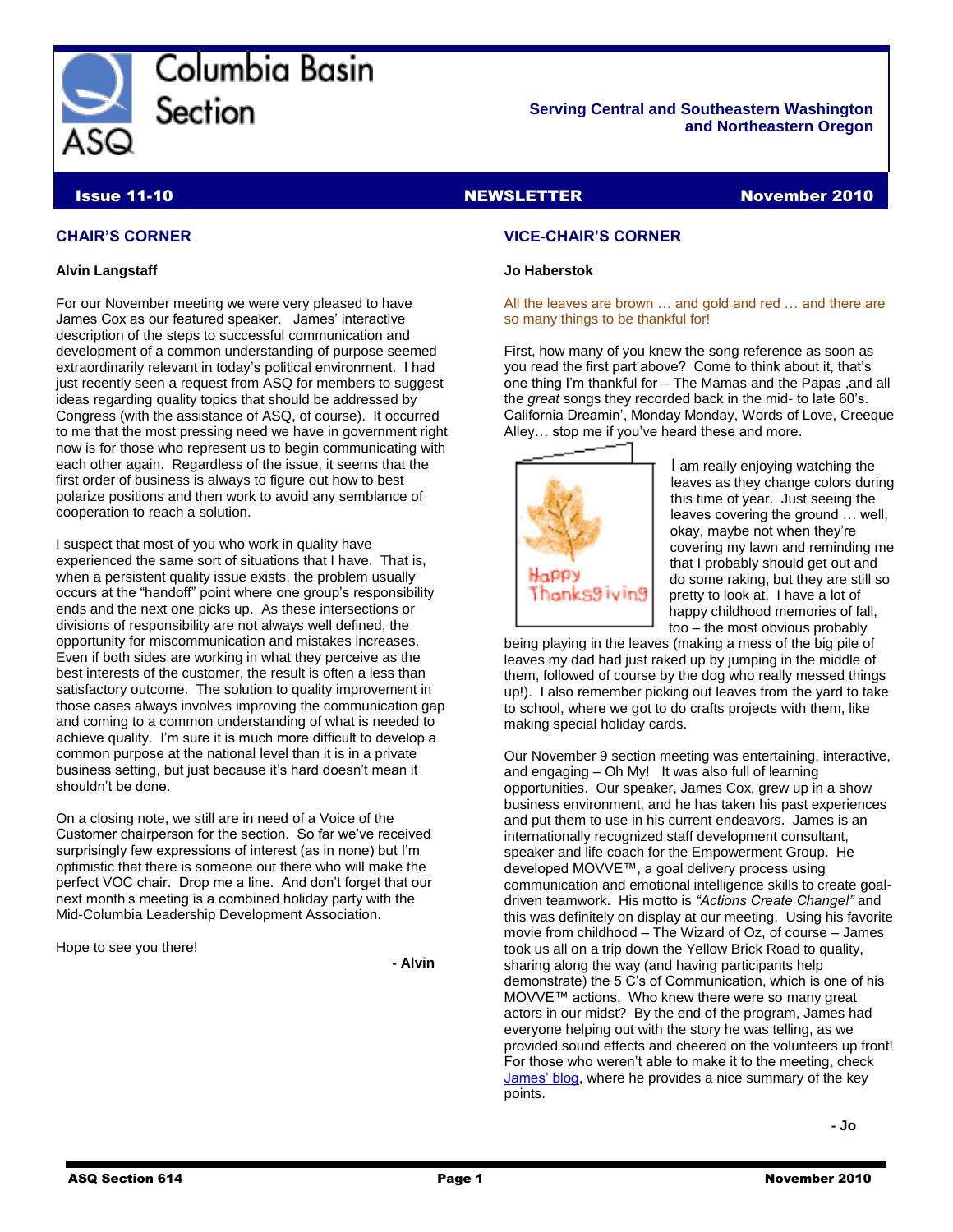

## **December 8, 2010 American Society for Quality Columbia Basin Section 614**



#### **NOTE THE DAY, DATE & PLACE Wednesday, December 8, 2010**

**LOCATION: Clarion Hotel** 1515 George Washington Way Richland, Washington

5:00 p.m. - Check in/Silent Auction with no-host cocktail service 6:30 p.m. - Buffet Dinner 7:30 p.m. – Live Auction & Table Gift Exchange

#### **DINNER BUFFET MENU:**

- Chicken Piccata
- Beef Bourguignon
- Mixed Green Salad
- Chef's Choice Salad
- **Vegetables**
- Potatoes
- Rolls/Butter
- Assorted Desserts

#### **Cost:**

\$20 ASQ members \$25 non members/guests

Note: Costs are a bit more at the Clarion, and our section is being charged more than our usual rates per dinner. In the holiday spirit, our section is paying some of the difference for our **ASQ members and guests**, to help keep your cost as low as possible.

Reservations are requested by November 30. E-mail *[panda\\_2@charter.net](mailto:panda_2@charter.net)* with your name, phone number, company affiliation, and type of reservation, or call Alvin at 371-2221.

**Note:** All no shows will be billed unless cancelled 48 hours in advance.

Our website: [www.asq614.org/](http://www.asq614.org/)

# **Holiday Social Event**

 *joint meeting with other local organizations at the Clarion Hotel in Richland*

**Mid-Columbia Leadership Development Association (MCLDA)/NMA Chapter 395**

 **Energy Northwest NMA Chapter 902**





# **Entertainment … Dinner Silent & Live Auctions Gift Exchange**

You and your spouse or special friend are cordially invited to join us December 8 for a lively holiday get-together at the Clarion Hotel in Richland. Hosted/sponsored by MCLDA (NMA) Chapter 395, the evening will begin at 5 pm with an opportunity to network and meet new people or renew past acquaintances with our own ASQ members as well as members of MCLDA NMA Chapter 395, Energy Northwest NMA Chapter 902, and others.



Special entertainment will be provided for your listening pleasure during the social hour as you browse through the many items available and place your bids on gift baskets, gift certificates, and more at the Silent Auction.\* Rumor has it that Santa's elves may also be sighted during the festivities.

This is a great opportunity to shop for your friends, co-workers, and family members. Proceeds from the auction fundraisers will go to a local charitable organization.

The buffet line for dinner will open at 6:30 p.m. Following dinner, there will be more entertainment and a "live" auction of some of the larger donated items. There will also be a Gift Exchange at each table: Everyone wishing to participate is asked to bring a wrapped gift to exchange (maximum \$10).

Mark your calendar now (and make your reservations soon) for what is sure to be a very enjoyable evening!

\* NOTE: The auctions are a fun way to raise money for a worthwhile cause. Proceeds from all items donated by our ASQ members/friends and purchased at the auction, will be donated along with other monies raised by MCLDA to local youth programs. If you have connections with any businesses and are able to obtain some donations for the auction or if you have some new items of your own you'd like to donate, please contact one of our ASQ section officers by November 26th , so all items can be included on the bid sheets.